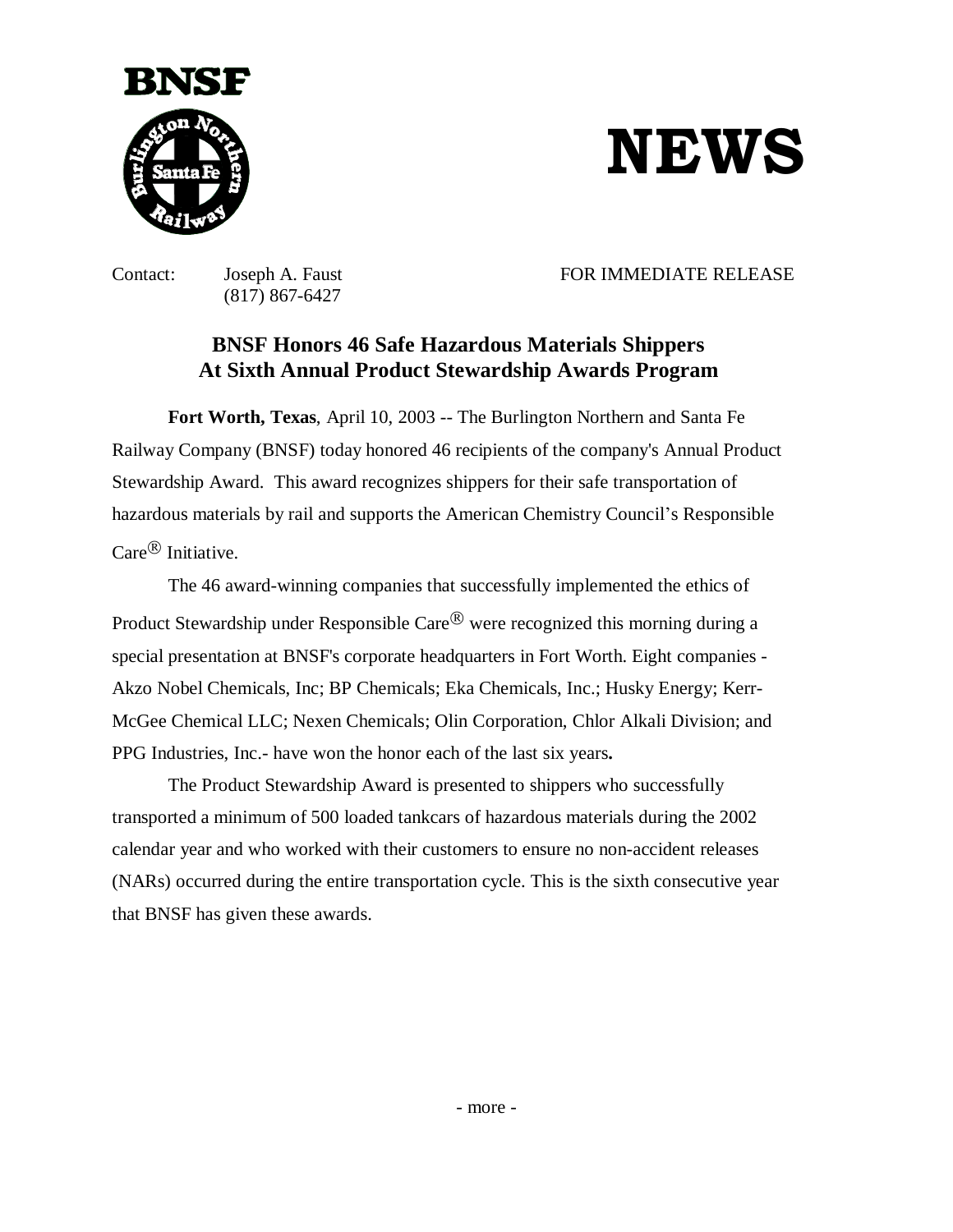## BNSF HONORS SHIPPERS / Page 2

The honorees are:

AGP Corn Processing, Inc Akzo Nobel Chemicals, Inc Andrews Petroleum, Inc BASF Corporation Bayer Corporation Big West Oil, LLC BP Chemicals, Inc BP North America, Inc CF Industries, Inc ConocoPhillips Canada, Ltd CYRO Industries Dynegy Midstream Services, LP Dyno Nobel, Inc Eastman Chemical Company Eka Chemicals, Inc Farmland Industries, Inc Frontier El Dorado Refining Company Georgia Gulf Honeywell International Husky Energy Kennecott Utah Copper Kerr-McGee Chemical, LLC KeySpan Energy Canada

Kinetic Resources (LPG) Koch Industries Koppers Incorporated Marathon Ashland Petroleum Minnesota Corn Processors Nebraska Energy, LLC Nexen Chemicals Norfalco Sales, Inc Occidental Chemical Corporation Olin Corporation, Chlor Alkali Division PCS Sales (USA), Inc Pioneer Americas, LLC PPG Industries, Inc Rimbey Pipeline Co, Ltd Rohm & Haas Company Sinclair Oil Corporation Solar Gas, Inc Sterling Chemicals, Inc Sunoco, Inc Teck Cominco Metals, Ltd Texaco Natural Gas Liquids, Inc Texas Petrochemicals, LP Wynnewood Refining Co